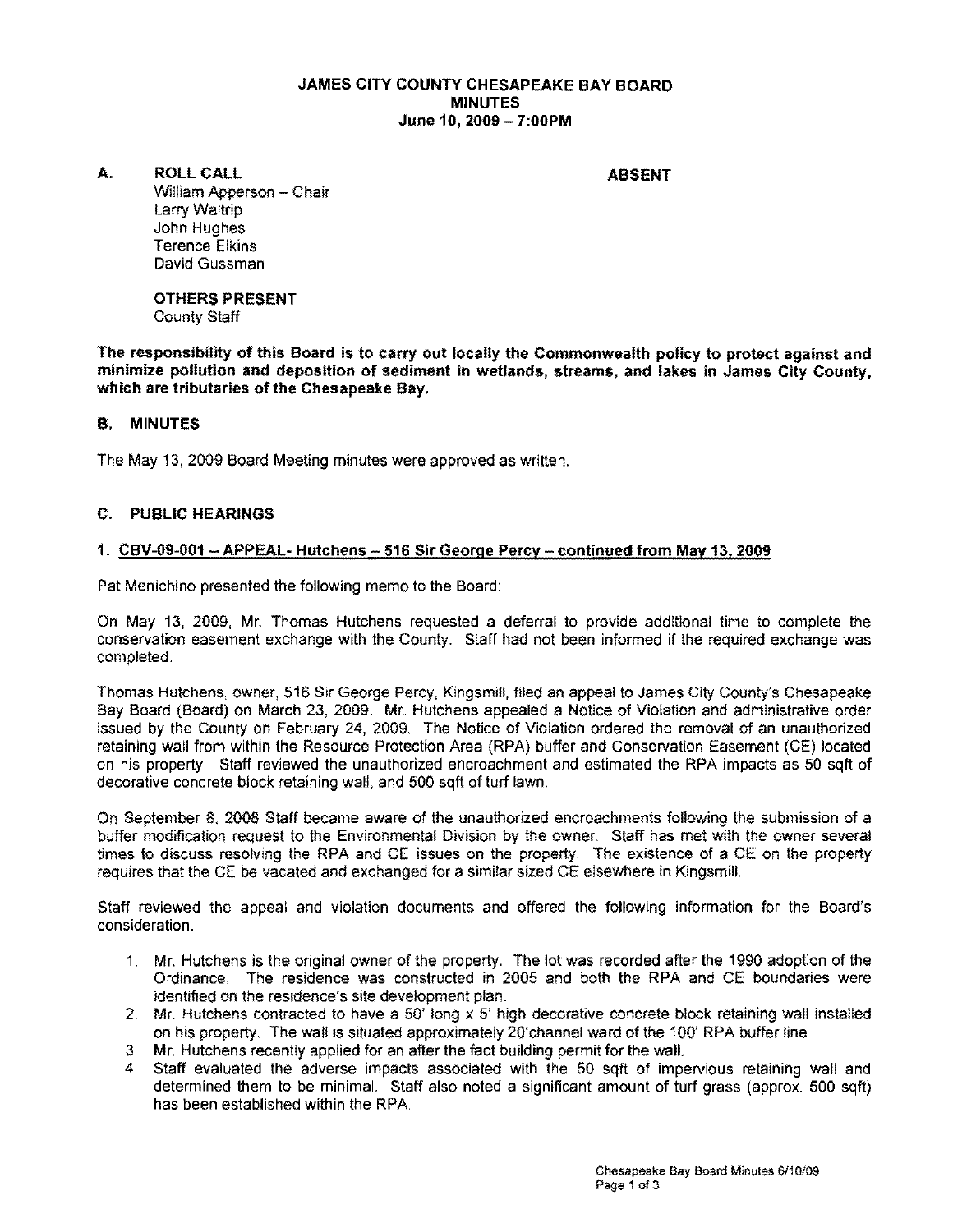- 5. The owner in his appeal letter indicates a willingness to provide native mitigation plantings in an area below the wall. However, the plan submitted along with the appeal does not show any proposed mitigation plantings.
- 6. The issue of the CE exchange has not yet been resolved. Staffs recommend the Board not act upon this appeal until the CE issue is finalized.
- 7. The retaining wall is considered to be an accessory structure.
- 8. To be consistent with the intent of the Ordinance, Staff does not support the granting of this appeal.

Section 23-17(b) Appeals; states that in rendering its decision, the Board shall balance the hardship to the property owner with the purpose, intent and objectives of the Ordinance.

The Board shall not decide in favor to the appellant unless it finds:

- 1. The hardship is not generally shared by other properties in the vicinity;
- 2. The Chesapeake Bay, its tributaries and other properties in the vicinity will not be adversely affected; and
- 3. The appellant acquired the property in good faith and the hardship is not self-inflicted.

Should the Board vote to grant the appeal, staff offers the following recommendations and guidance for consideration.

- 1. The owner shall mitigate for the retaining wall by installing (2) canopy trees, (4) understory trees and (6) shrubs in the area below the existing retaining wall. All plant material shall be native species and should meet the following size requirements: shrubs 3-5 gallon container size and trees 6-7 feet in height and 1"-1 %" in caliper.
- 2. The removal of the existing turf from within the RPA buffer should be considered as a condition of approval.
- 3. A revised plan titled "Mitigation & Restoration Plan, for 516 Sir George Percy", incorporating any Board recommendations must be submitted to the Environmental Division for approval.
- 4. A Chesapeake Bay Restoration Agreement must be executed and submitted to the County with \$1,000.00 surety in a form acceptable to the County Attorney to guarantee the full implementation of the "Mitigation & Restoration Plan for 516 Sir George Percy".

Mr. Menichino stated that the conservation easement issue had not yet been resolved.

A. Tom Hutchens, property owner, requested a 60-day continuance from the Board.

Mr. Gussman made a motion to defer the Board decision and continue the public hearing on the appeal for case CBV-09-001 for 60 days to the Board meeting on August 12, 2009.

The motion was approved by a 5-0 vote.

#### D. BOARD CONSIDERATIONS - none.

### E, **MATTERS** OF SPECIAL PRIVILEGE

#### 1. Public Comments

A. Boots Johnson, 210 Red Oak Landing Road, referring to Wetlands case W-20-09/VMRC09-0413 presented this evening, asked how long the continuous bulkhead, on the opposite side of canal, had been in place.

Mr. Hughes stated the Wetlands Board had adjourned but the information could probably be obtained by searching County records.